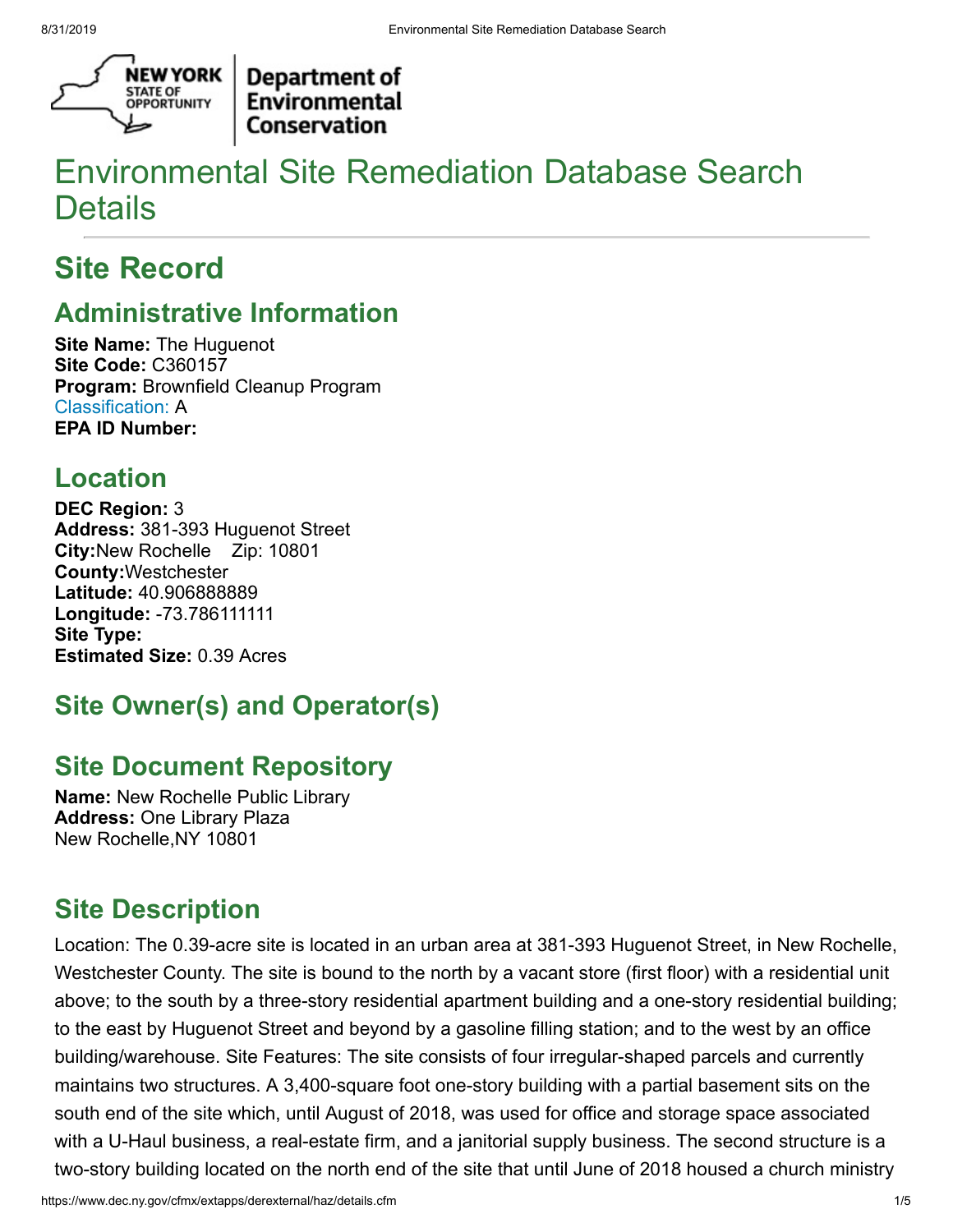#### 8/31/2019 Environmental Site Remediation Database Search

on the first floor, two apartments on the second floor, and a hydraulic repair business in the basement. Both buildings are now vacant pending demolition. Current Zoning and Land Use: The site is located within the City of New Rochelle's recently designated (2015) Downtown Overlay Zone in a mixed-use setting. The site and surrounding parcels are utilized for mixed commercial and residential uses. The nearest residential dwellings include two apartment buildings on the adjacent property south of the site, with mixed-use commercial/residential properties located immediately north of the site and to the east across Huguenot Street. Past Use of the Site: The northern portion of the site has been utilized for dry cleaning services since 1931, and for manufacturing since the 1970s to 2010s. The potential source of contamination in this area includes the former dry cleaning operations and former fuel oil underground storage tanks (USTs) located on-site. The central portion of the site has maintained a residential dwelling since 1931, and has been used for truck and trailer parking since the 1990s. The potential source of contamination in this area includes a former fuel oil UST, which was removed prior to 1997. The southern portion of the site has maintained a gasoline filling station and car wash from the 1930s to the 1950s, and then a warehouse from the 1970s to 2010s. The potential source of contamination in this area includes former gasoline USTs and a car wash operation. In addition, urban fill material was encountered throughout the site. A spill was reported on June 6, 1996 at 381 Huguenot Street due to soil and groundwater contamination encountered during a previous site investigation (NYSDEC Spill #9604099). Phase I and II Environmental Site Assessments (ESAs) were performed in March 2016 at the site to evaluate potential environmental impacts. In February 2017 a Supplemental Subsurface Investigation (SSI) was conducted at the site to further define the environmental impacts present on-site. Site Geology and Hydrogeology: The site is overlain by a layer of urban fill material consisting of a heterogeneous mixture of medium to fine sand and silt, coarse to fine gravel and occasional asphalt, concrete and brick fragments, which varies in thickness between 1 and 6 feet. Below the fill is a native soil layer made up of medium to fine sand with silt, coarse to fine gravel, and occasional cobbles. Weathered bedrock was encountered at depths between approximately 5 and 20 feet below grade, while more competent bedrock was found at depths between approximately 10 and 24 feet below grade. Groundwater was encountered at depths between approximately 6 and 9 feet below grade and flows in a west-northwest direction.

### **Contaminants of Concern (Including Materials Disposed)**

#### **Contaminant Name/Type**

chrysene indeno(1,2,3-CD)pyrene 1,2,4-trimethylbenzene benzo(b)fluoranthene butylbenzene manganese benzo(a)anthracene magnesium mercury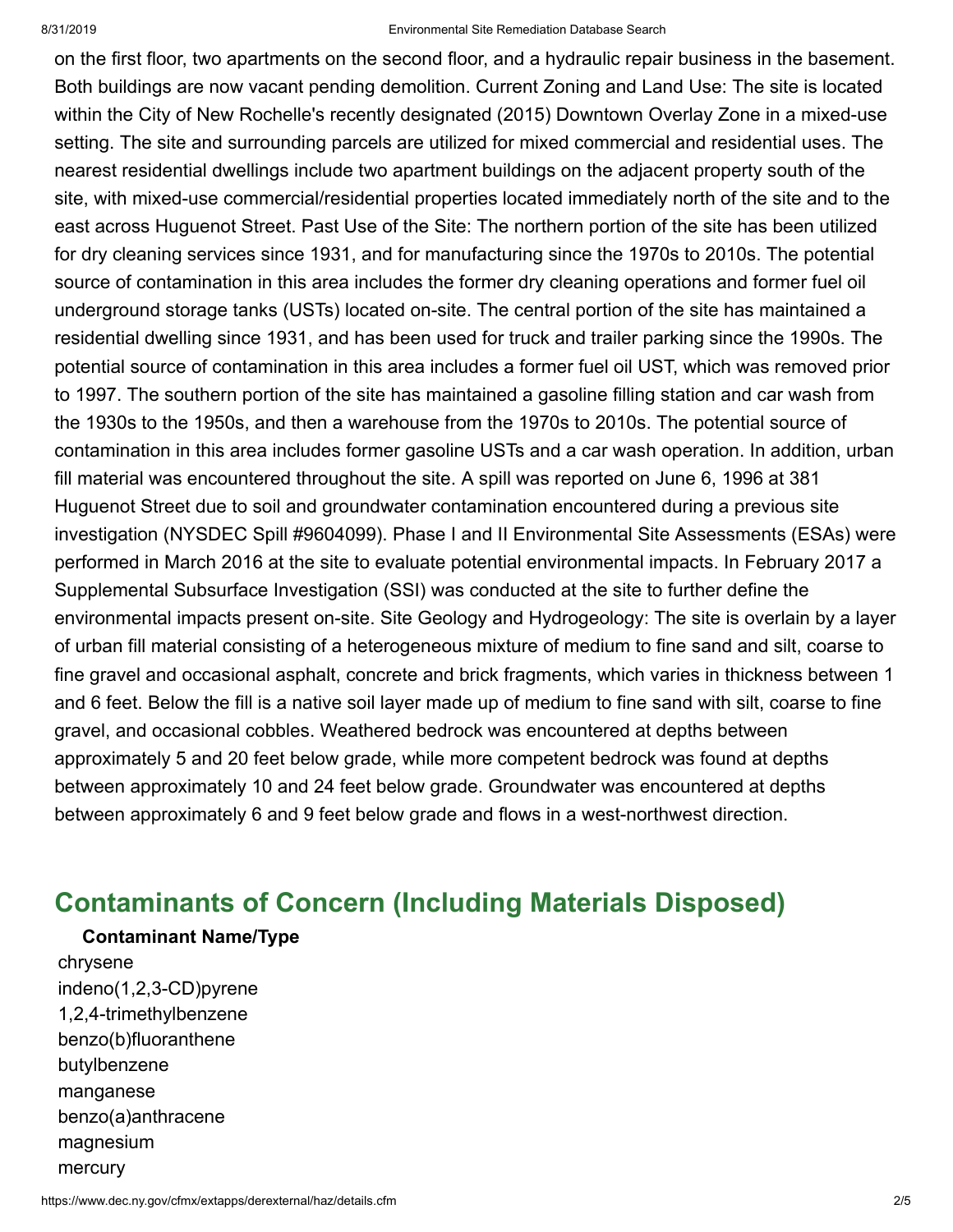phenanthrene polychlorinated biphenyls (PCB) selenium 1,3,5-trimethylbenzene benzo[k]fluoranthene n-propylbenzene 1,3-dichlorobenzene cadmium fluorene lead sodium iron naphthalene trichloroethene (TCE) isopropylbenzene phenol sec-butylbenzene benzo(a)pyrene dibenz[a,h]anthracene ethylbenzene

### **Site Environmental Assessment**

Nature and Extent of Contamination: Based upon investigations conducted to date, the primary contaminants of concern found in site soils include semi-volatile organic compounds (SVOCs) and metals. The primary contaminants of concern found in site groundwater include volatile organic compounds (VOCs), semi-volatile organic compounds (SVOCs), and metals. Soil - Numerous soil borings were completed between 2016 and 2018 to delineate the nature and extent of contamination on the site. Soil samples were analyzed for VOCs, SVOCs, metals, pesticides and PCBs. The investigations identified SVOCs and metals contamination in shallow soils at numerous locations across the site at concentrations exceeding restricted residential use soil cleanup objectives (RRSCOs). SVOCs identified in the on-site soils exceeding applicable RRSCOs include benzo(a)anthracene, benzo(a)pyrene, benzo(b)fluoranthene, benzo(k)fluoranthene, chrysene, dibenz(a,h)anthracene, and indeno(1,2,3-c,d)pyrene at maximum concentrations of 5.8 parts per million (ppm), 5.8 ppm, 5.6 ppm, 5.4 ppm, 5.8 ppm, 0.72 ppm and 4.0 ppm, respectively. The RRSCOs for these compounds are 1.0 ppm, 1.0 ppm, 1.0 ppm, 3.9 ppm, 3.9 ppm, 0.33 ppm, and 0.5 ppm, respectively. Metals detected in the on-site soil exceeding applicable RRSCOs include cadmium, lead, and mercury at maximum concentrations of 4.79 ppm, 4,330 ppm, and 1.26 ppm, respectively. The RRSCOs for these metals are 4.3 ppm, 400 ppm, and 0.81 ppm, respectively. While no VOCs were detected above RRSCOs in any of the soil samples, VOCs were found in shallow soils at levels exceeding unrestricted use soil cleanup objectives (UUSCOs). VOCs identified in the shallow on-site soils exceeding applicable UUSCOs include trichloroethene (TCE) and xylenes at maximum concentrations of 3.1 ppm and 3.49 ppm, respectively. The UUSCOs for these compounds are 0.47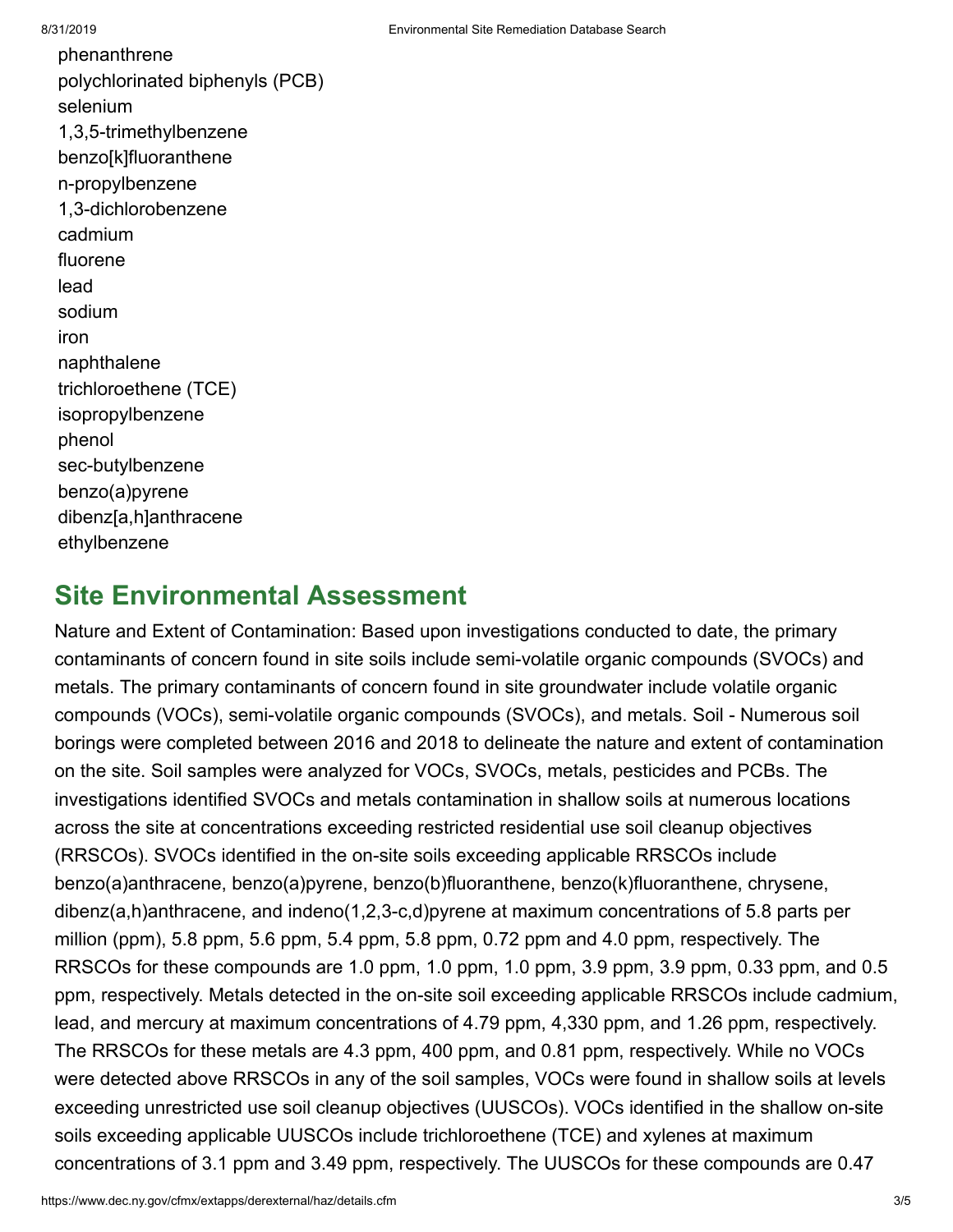#### 8/31/2019 Environmental Site Remediation Database Search

ppm and 0.26 ppm, respectively. No pesticides were detected above RRSCOs in any of the soil samples. PCBs were identified in deeper soils at one location at a concentration of 3.0 ppm, exceeding the RRSCO of 1.0 ppm. Groundwater - On-site groundwater was investigated through the installation of monitoring wells located on and around the site. Groundwater investigations were conducted between 2016 and 2018 and included analyses for VOCs, SVOCs, metals, pesticides, PCBs, and per- and polyfluoroalkyl substances (PFAS). VOCs identified in site groundwater in excess of ambient water quality standards include ethylbenzene, isopropylbenzene, n-butylbenzene, npropylbenzene, p-isopropyltoluene, sec-butylbenzene, trichloroethene, 1,2,4-trimethylbenzene, 1,3,5 trimethylbenzene, and 1,3-dichlorobenzene at maximum concentrations of 22 parts per billion (ppb), 190 ppb, 240 ppb, 400 ppb, 48 ppb, 220 ppb, 6.3 ppb, 20 ppb, 6 ppb, and 6.8 ppb, respectively. The ambient water quality standard for each of these compounds is 5 ppb, except for 3-dichlorobenzene at 3 ppb. SVOCs identified in on-site groundwater in excess of standards include benzo(a)anthracene, benzo(b)fluoranthene, benzo(k)fluoranthene, chrysene, fluorene, indeno(1,2,3-c,d)pyrene, naphthalene, phenanthrene, and phenol at maximum concentrations of 0.55 ppb, 0.35 ppb, 0.29 ppb, 0.57 ppb, 1,700 ppb, 0.05 ppb, 2,900 ppb, 2,900 ppb, and 1.4 ppb, respectively. The ambient water quality standards for these compounds are 0.002 ppb, 0.002 ppb, 0.002 ppb, 0.002 ppb, 50 ppb, 0.002 ppb, 10 ppb, 50 ppb, and 1 ppb, respectively. Metals identified in site groundwater in excess of standards include aluminum, iron, magnesium, manganese, selenium, and sodium at maximum concentrations of 791 ppb, 52,500 ppb, 45,000 ppb, 16,000 ppb, 12 ppb, and 358,000 ppb, respectively. The ambient water quality standards for these metals are 100 ppb, 300 ppb, 35,000 ppb, 300 ppb, 10 ppb, and 20,000 ppb, respectively. No pesticides were detected above standards in any of the groundwater samples collected in 2018. PCBs were detected in site groundwater at one upgradient well location at a concentration of 0.094 ppb, slightly exceeding the ambient water quality standard of 0.09 ppb. Several PFAS compounds were detected in all the groundwater samples collected both on and off-site in 2018. Total PFOA+PFOS levels ranged from 25.8 to 184 parts per trillion (ppt) in the five on-site monitoring wells, and 16.7 to 32 ppt in the three off-site monitoring wells. Three of the five on-site monitoring wells were found with total PFOA+PFOS levels exceeding the Environmental Protection Agency¿s (EPA's) health advisory level of 70 ppt, with the highest levels found in the two monitoring wells located on the south side of the site adjacent to the former car wash and gas station. The third on-site monitoring well with total PFOA+PFOS levels exceeding the EPA health advisory level of 70 ppt is located on the west side of the site downgradient of the former drycleaning operation. Soil Vapor - Soil vapor samples were collected at two locations in the northern portion of the site (former dry cleaner location and beneath existing building) during the Phase II Environmental Site Assessment in 2016 and analyzed for VOCs. Primary contaminants identified in the on-site soil vapor included benzene, toluene, ethylbenzene, and xylene, collectively known as BTEX, and chlorinated VOCs (tetrachloroethene, trichloroethene, cis-1,2-dichloroethene, and vinyl chloride) at maximum concentrations of 23.8 micrograms per cubic meter (µg/m3), 35.7 µg/m3, 133 µg/m3, 397 µg/m3, 4.37 µg/m3, 14.3 µg/m3, 18.4 µg/m3, and 74.6 µg/m3, respectively. Indoor Air and Sub-Slab Vapor ¿ Soil vapor intrusion sampling was offered to owners of six buildings surrounding the site and only one of the six owners agreed to the sampling. Soil vapor intrusion sampling was